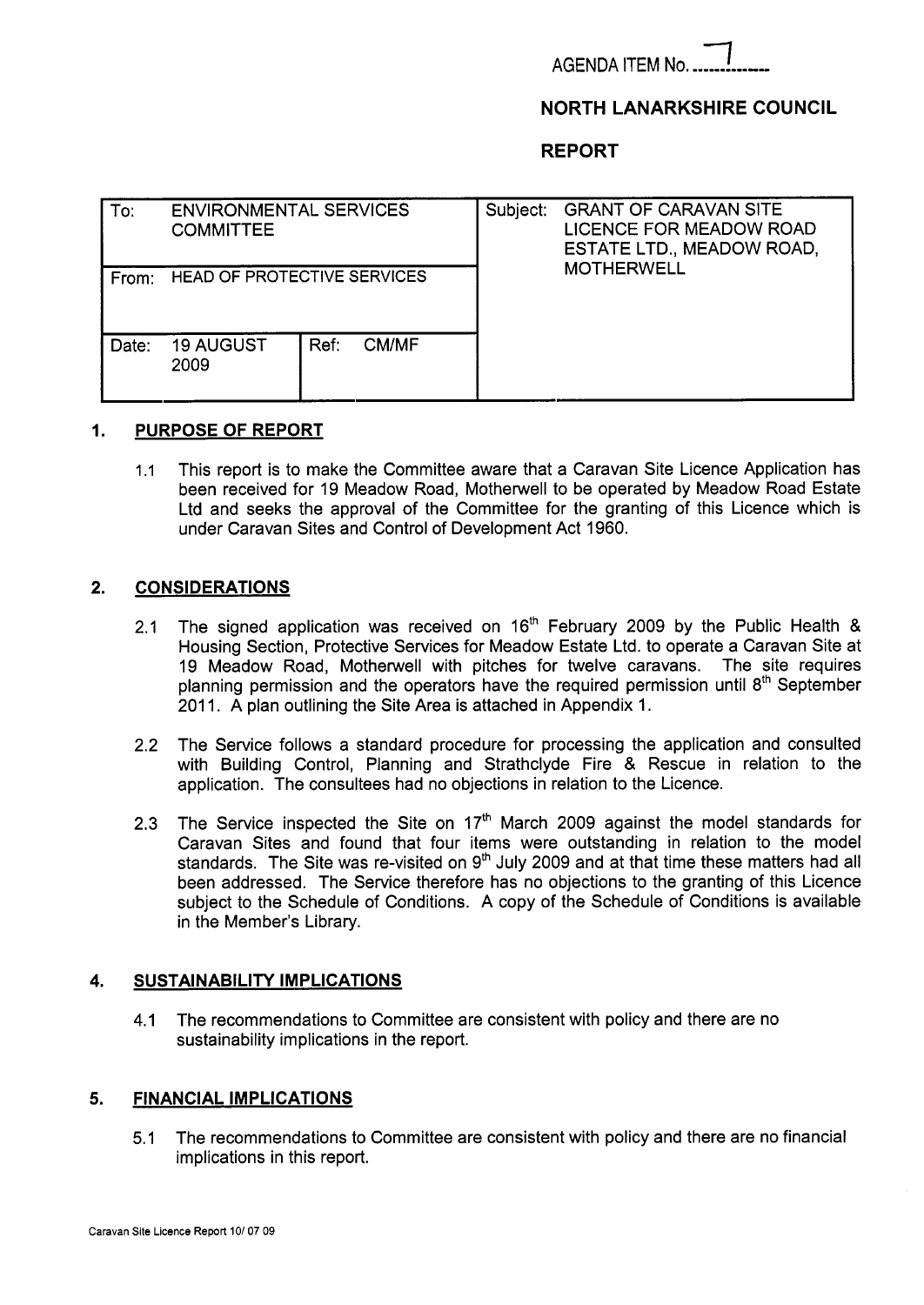#### **6. CORPORATE CONSIDERATIONS**

6.1 The recommendations to Committee are consistent with policy and there are no corporate considerations in the report.

#### **7. RECOMMENDATIONS**

7.1 The Committee is asked to note the contents of the report and to approve the proposed Caravan Site Licence for Meadow Road Estates Ltd., 19 Meadow Road, Motherwell.

C. Morgan

**Crawford Morgan HEAD OF PROTECTIVE SERVICES** 

For further background information please contact Andrew McPherson, Environmental Health Manager on 01236 616534.